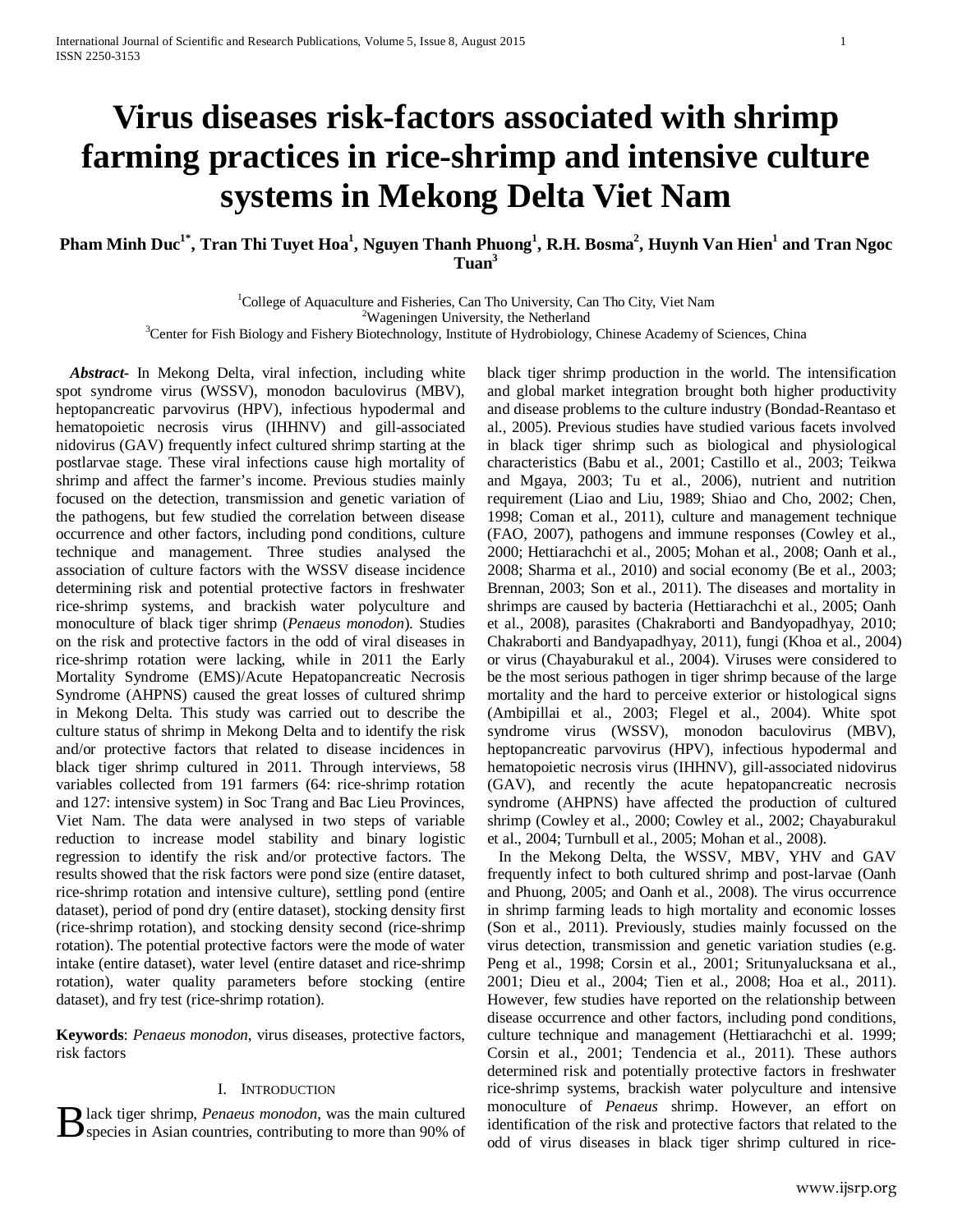shrimp rotation were lacking, while in 2011 the early mortality syndrome, i.e. AHPNS increased the losses of shrimp cultured in Mekong Delta. The present study was carried out to describe the status of shrimp cultured in two provinces of the Mekong Delta and to identify the risk factors as well as the potential protective factors associated with disease incidences in black tiger shrimp cultured in 2011.

### II. MATERIALS AND METHODS

#### *A. Sampling and data collection*

This study was performed in Soc Trang and Bac Lieu provinces (Viet Nam) from February to July 2011. A total of 191 black tiger shrimp farming households were interviewed, among whom 64 were in rice-shrimp rotation and 127 in intensive system. The interviewed households were listed as having experienced heavy mortality by the local governmental officers and local cooperative staff. The main data of disease occurrence and system production were collected on-farm with a structured questionnaire addressing farm owners, managers or technicians. The questionnaire was pretested with 10 extraneous farmers and then revised based on the feedback. The questionnaire addressed 9 classes of variables including site description, period of culture, pond preparation, water management, fry quality, culture method, feeds and other inputs, diseases and biosecurity measure.

#### *B. Statistical analysis*

The data were analysed following the method described by Tendencia et al. (2011). A total of 58 factor variables were binary. Data analysis was carried out in two steps with SPSS.17: variable reduction to increase model stability followed by binary logistic regression. The occurrence of virus disease was used as the dependent variable. The variables were analysed for the entire dataset and for the two subsets of rice-shrimp rotation and intensive culture.

#### *C. Variable reduction*

Spearman's rho correlation analysis was applied to identify relationships of all variables with disease incidence. Variables with non-significant (*P*>0.1) univariate slope parameter were not used in the next to increase model stability. The remaining variables were used in the binary logistic regression.

### *D. Binary logistic regression*

Binary logistic regression's backward stepwise method was applied to determine the predictors that relate to the disease occurrence, i.e. mortality. The backward stepwise logistic regression achieves step by step statistical fit of the model with the smallest possible log-likelihood ratio. The negative loglikelihood ratio characterises the relationship between the dependent and independent variables and the  $R<sup>2</sup>$  value describes the strength of the relationship between the variables. The classification ratio (CR) represents the percentage correctly classified cases, either 0 or 1, by the model. For each step, the software indicates the model fit. The model with the best combination of low negative log-likelihood value,  $R^2$  value close to one, and high CR was retained for each of the datasets.

The multicollinearity diagnostics from the linear regression analysis was used to assess if the model parameters were biased. In case of multicollinearity, the procedure was repeated replacing a specific factor with a correlated independent factor of the same class to check the contribution to the explanation of the variability.

#### III. RESULTS

### *Status of shrimp farming in rice-shrimp rotation and intensive culture systems in 2011*

All rice-shrimp rotation systems were practised on land originally used for agriculture. The land where households practiced intensive system was originally used for agriculture (80%), mangrove (18%) or salt production (2.4%). The average farm area (including culture ponds and settling ponds) for riceshrimp rotation and intensive shrimp culture were  $1.3\pm1.9$  and 2.9±5 ha, respectively. The settling ponds were used to settle the water before supplying to culture ponds. The proportion of households that confirmed to use a discharge water treatment pond was high: 100% and 95% in rice-shrimp rotation and intensive culture system, respectively.

Pond preparation and water quality parameters tests were done before stocking in both systems. The majority of the farms used the same canal for supply and discharge of water: 64% and 78% in the rice-shrimp rotation and intensive shrimp system, respectively. In the rice-shrimp rotation system, most of the farms (94%) removed the rice straw before preparing the ponds. In intensive shrimp farms, the pond preparation methods were applied step-by-step subsequently: removing sludge, filtering supply water, observing water colour (i.e. estimating algal density) and applying bio-products to the ponds. More intensive farms (86%) purchased postlarvae (PL) from outside of the province, compared with the rice-shrimp rotation (59%); the values for using PLs tested for external pathogen infection were about identical: 88% and 59%, respectively. The PLs were stocked three times during the culture period in the rice-shrimp rotation system at the density of 14.2, 14.5, and 22.5  $PL/m^2$ ; shrimp harvesting was done at outlet gate during each high tide. The intensive culture system was stocked three times a year at the density of 16, 14.7, and 12.9  $PL/m^2$ .

Commercial pelleted feed was used in both cultured systems. Supplemental components such as biological products (100% and 87%), minerals (61% and 76%), nutrient utilization (21% and 45%), and antibiotics (16% and 32%) were added to the feed prior to or during the rice-shrimp rotation and intensive shrimp system, respectively. The rice-shrimp rotation farms did test water quality less frequently (40%) compared with the intensive farms (68%). In both culture systems, diseases caused by WSSV, soft shells, yellow head, hepatopancreas diseases were recorded during 2010 and 2011.

The rice-shrimp rotation had lower average variable costs  $(43\pm29.6$  million dong/ha/crop) than the intensive shrimp farms (166 $\pm$ 166); the variation was large 2.5~150 and 4.2~800 million dong/ha/crop, respectively. The gross margins ranged from -125 to  $171.4$  (average  $0.3 \pm 51.1$ ) and from  $-530$  to  $1,600$  (average 0.3±308.2) million dong/ha/crop for rice-shrimp rotation and intensive shrimp systems, respectively.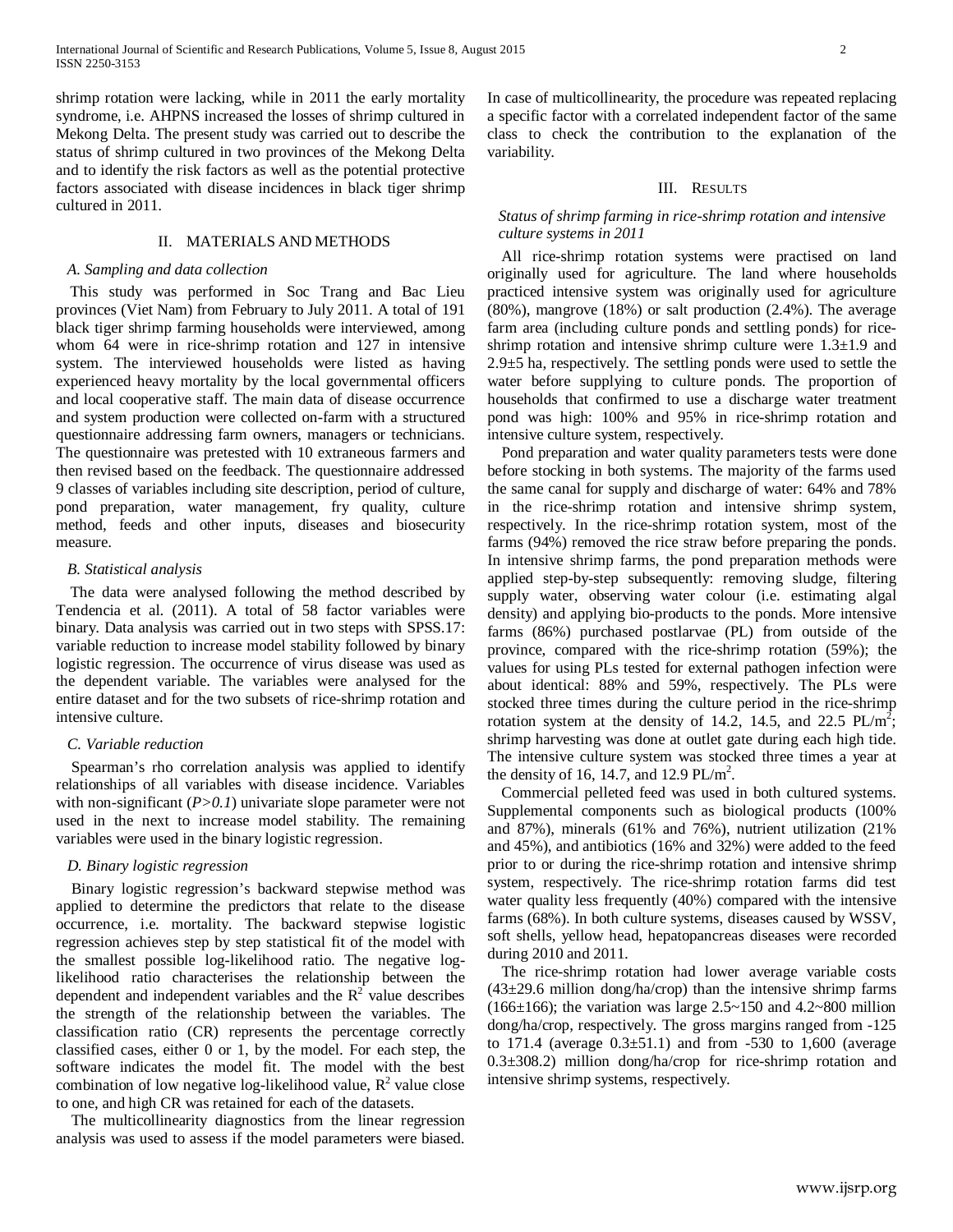#### *Variable reduction*

In the rice-shrimp rotation system, pond size, period of pond dry, daily recording, density at 2<sup>nd</sup> stocking, AHPNS and MBV free, other kind of nutrients, and AHPNS occurrence were positively associated with diseases occurrence, while significant negative coefficients were obtained for sludge removal, water level, alkalinity during culture, testing fry, volume water exchange, diseases occurrence, other farms nearby, crab fence, and having the same inlet and outlet. In the intensive culture systems, total land area, number of ponds, pond size, settling pond, pond rinsing, pH during culture, density 1<sup>st</sup> stocking, occurrence of AHPNS, and crab fence were positively associated with diseases, while significant negative coefficients were found for the correlation with province, original land use, month of  $1<sup>st</sup>$ stocking, water purifying method, and period of water exchange. Though classed as significant the coefficient were low  $(<0.2$ ) for screening (in intensive system), daily recording (in rice-shrimp rotation system), testing pH (in intensive system), density of  $1<sup>st</sup>$ stocking (in intensive system), and having a crab fence (in intensive system) (Table 1).

#### *Binary logistic regression*

The unstandardized coefficient (ß) of the different variables retained in the univariate binary regression with disease occurrence is positive for pond size and the length of the pond dry period in the intensive shrimp system. In the rice-shrimp rotation system, positive ß values were found for pond size, and stocking density, but a negative one for water level. A positive value indicates a higher risk of virus disease outbreak, and conversely a negative value refers to a lower risk (Table 2).

The overall CR was higher in the rice-shrimp rotation culture (90% on average), than in the intensive shrimp culture (66%) (Table 3). The CR for the aggregated datasets was intermediate, though including more and different variables (Table 2). No collinearities were observed between variables in none of the models in the analysis of the two dataset.

#### IV. DISCUSSION

Pond size was confirmed as a risk factor to the odd of disease outbreaks in both rice-shrimp rotation and intensive shrimp culture. This result confirms the findings for the WSSV incidence of black tiger shrimp cultured in monoculture system (Tendencia et al., 2011), but was not found earlier in rice-shrimp rotation (Corsin et al., 2001). The difference may be due to the other geographical environment or the deviating culture practices. The larger pond size probably constraints the management of water quality and shrimp health (Tendencia et al., 2011).

Water level and volume of water exchange were protective factors, as shown by the high negative ß value, in the rice-shrimp rotation system. The high level of water in cultured ponds is considered to reduce the fluctuation of temperature at different time points in a day; a large fluctuation is a stress factor decreasing the response against disease agents in cultured shrimp (Tendencia and Verreth, 2011). Water exchange during the culture period plays an important role in removing feed residues and shrimp excreta. When not removed these materials increase the sludge accumulation at the bottom of the pond, which may stimulate the growth of pathogens. Most rice-shrimp rotation systems maintain a deep ditch around the central platform where the rice is planted. The water depth on the central platform may be limited by the height of dykes and water level in the supply canal.

The period of pond drying was close to be a significant risk factor in the rice-shrimp rotation system. The longer is the period of pond drying, the higher the risk on disease outbreaks, which might be related to soil acidification.

The low classification ratio of the model for the intensive shrimp culture confirms that the risk factors for disease occurrence are numerous. Indeed about 12 variables had a significant correlation with disease outbreaks. In the rice-shrimp rotation system, the testing of fry reduced the risk on disease occurrence, but this effect was not observed in the intensive shrimp farms. This indicates that most households in intensive shrimp systems purchased tested fry; this study confirms the interests of using tested fry (Flegel et al., 2004). However, healthy black tiger shrimp can be infected from other pathogen carriers (Lester and Paynter, 1989); therefore other management factors during culture period are also important.

In agreement with previous studies, this study found that stocking density was a risk factor in the incidence of disease (Mohan et al., 2008; Giorgetti, 1989; Gunalan et al., 2010; Tendencia et al., 2011). However, Corsin et al. (2001) reported that stocking density was not a risk factor of WSSV-infected *Penaeus* shrimp.

Settling ponds are supposed to play a role in biosecurity for aquaculture by reducing potential pathogens (bacteria, parasites, fungi and virus) and depositing organic matters or solids before supplying the water into culture ponds. In this study, the presence of settling ponds was positively related to disease occurrence in the intensive shrimp culture system, while the rice-shrimp rotation system comprised no settling pond. Tendencia et al. (2011) reported that settling ponds had a protective effect; however most of these ponds used water prepared through the 'green-water' principle, controlling the microalgae in the water. Thus, a settling pond needs to be managed according to specific principles to reduce the risk of disease occurrence.

In our study, daily recording was identified as a significant factor in the rice-shrimp rotation system only, which might again be due to the high frequency of daily recording at the intensive shrimp farms. Daily recording allows the managers to take adjusting measures timely.

## V. CONCLUSION

This study provides information on the general status of black tiger shrimp cultured in Mekong Delta in the year 2011. The identified risk factors associated to the odd of virus diseases, included pond size, settling pond, length of pond drying, density at first stocking, and density at second stocking. The settling ponds were not managed according to the 'green-water' principle. The potential protective factors were water purifying method, water level, water quality parameters before stocking, and using tested fry.

#### ACKNOWLEDGMENT

The authors wish to acknowledge the funding support of RESCOPAR, Wageningen University, the Netherlands. Our gratitude also goes to those who supported and assisted in the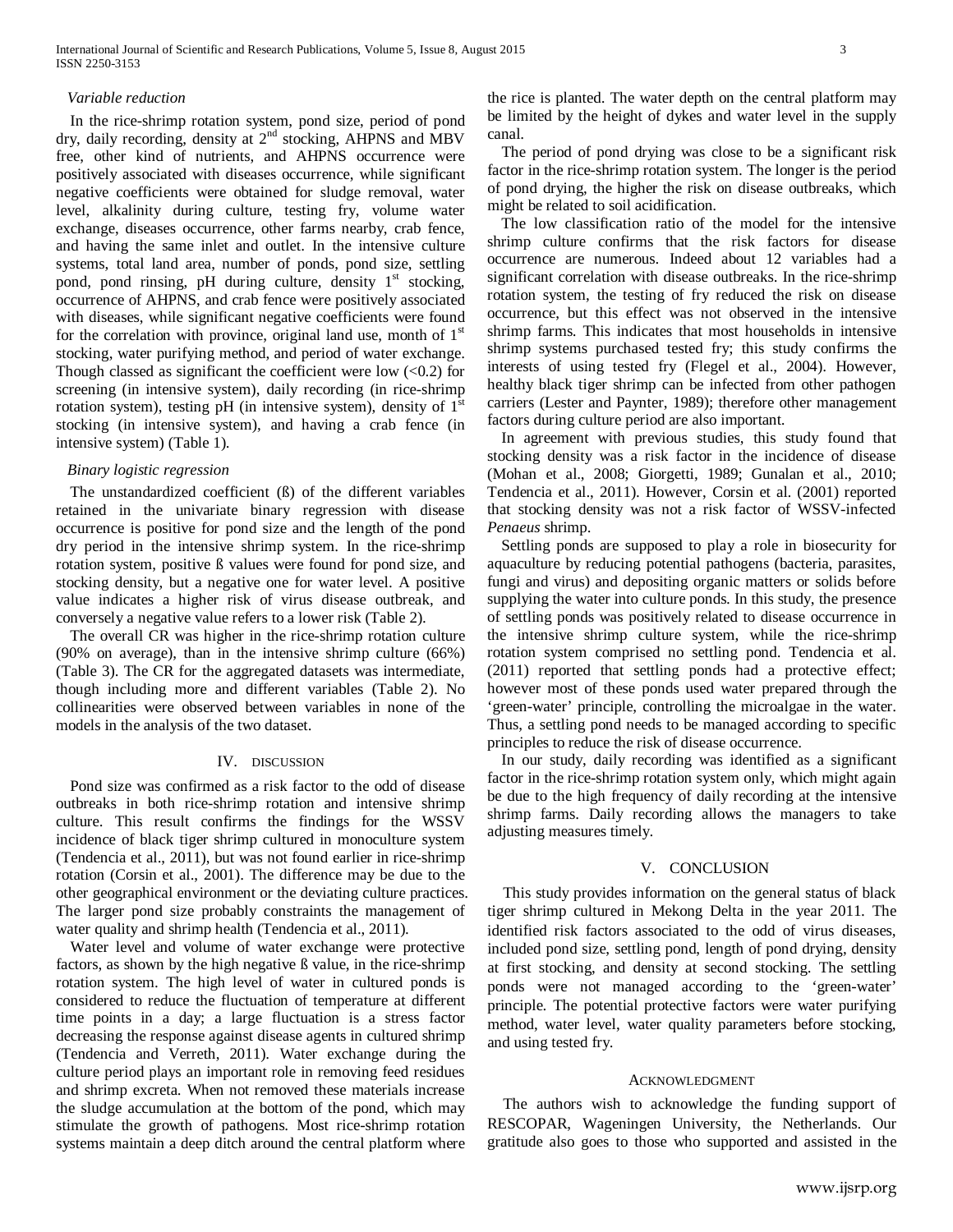conduct of the survey Ms. Nguyen Hoang Nhat Uyen, Mr. Ly Toan, Mr. Huynh Hoang An, Mr. Tran Tan Xuyen and to the shrimp farmers of Soc Trang and Bac Lieu provinces who willingly and unselfishly shared their experiences.

#### **REFERENCES**

- [1] Ambipillai, L., Sobhana, K.S., George, K.C., Sanil, N.K., 2003. Histopathological survey of cultured shrimps in Cochin, Kerala. J. mar. biol. Ass. India. 45(2), 178-185.
- [2] Babu, M., Ravi, C., Marian, M.P., Kitto, M.R., 2001. Factors Determining Spawning Success in *Penaeus monodon* Fabricius. Naga. The ICLARM Quarterly 24, 13-15.
- [3] Be, T.T., Clayton, H., Brennan, D., 2003. Socioeconomic characteristics of rice-shrimp farms in the study region. *In* Preston, N., Clayton, H. (eds.). Rice-shrimp farming in the Mekong Delta: biophysical and socioeconomic issues. ACIAR Technical Reports No. 52e, 170p.
- [4] Bondad-Reantaso, M.G., Subasinghe, R.P., Arthur, J.R., Ogawa, K., Chinabut, S., Adlard, R., Tan, Z., Shariff, M., 2005. Disease and health management in Asian aquaculture. Veterinary Parasitology 132, 249-272.
- [5] Brennan, D., 2003. Factors affecting farm financial risk: observations from a bioeconomic model. *In* Preston, N., Clayton, H. (eds.). Rice-shrimp farming in the Mekong Delta: biophysical and socioeconomic issues. ACIAR Technical Reports No. 52e, 170p.
- [6] Castillo, E., Tuong, T.P., Trang, H.T.T., Thu, T.N.Q, Phuong, T.T.K., 2003. Phenological and physiological responses of a rice cultivar to level and timing of salinity stress. *In* Preston, N., Clayton, H. (eds.). Rice-shrimp farming in the Mekong Delta: biophysical and socioeconomic issues. ACIAR Technical Reports No. 52e, 170p.
- [7] Chakraborti, J., Bandyopadhyay, P.K., 2010. First record of a parasitic septate gregarines (Apicomplexa: Sporozoea) in the shrimp *Peneaus monodon* in Sundarbans of West Bengal. J. Parasit. Dis. 34(1), 40-43.
- [8] Chakraborti, J., Bandyopadhyay, P.K., 2011. Seasonal incidence of protozoan parasites of the black tiger shrimp (*Penaeus monodon*) of Sundarbans, West Bengal, India. J. Parasit. Dis. 35(1), 61-65.
- [9] Chayaburakul, K., Nash, G., Pratanpipat, P., Sriurairatana, S., Withyachumnarnkul, B., 2004. Multiple pathogens found in growthretarded black tiger shrimp *Penaeus monodon* cultivated in Thailand. Dis. Aquat. Org. 60, 89–96.
- [10] Chen, H., 1998. Nutritional requirements of the black tiger shrimp: *Penaeus monodon.* Reviews in Fisheries Science 6(1&2), 79-95.
- [11] Coman, G.J., Arnold, S.J., Barclay, M., Smith, D.M., 2011. Effect of arachidonic acid supplementation on repductive performance of tankdomsticated *Penaeus monodon*. Aquaculture Nutrition 17, 141-151.
- [12] Corsin, F., Turnbull, J.F., Hao, N.V., Mohan, C.V., Phi, T.T, Phuoc, L.H., Tinh, N.T.N., Morgan, K.L., 2001. Risk factors associated with white spot syndrome virus infection in a Vietnamese rice-shrimp farming system. Dis. Aquat. Org. 47, 1–12.
- [13] Cowley, J.A., Dimmock, C.M., Spann, K.M., Walker, P.J., 2000. Gillassociated virus of *Penaeus monodon* prawns: an invertebrate virus with ORF1a and ORF1b genes related to arteri- and coronaviruses. Journal of General Virology 81, 1473–1484.
- [14] Cowley, J.A., Dimmock, C.M., Walker, P.J., 2002. Gill-associated nidovirus of *Penaeus monodon* prawns transcribes 3H-coterminal subgenomic mRNAs that do not possess 5H-leader sequences. Journal of General Virology 83, 927–935.
- [15] Dieu, B.T.M., Marks, H., Siebenga, J.J., Goldbach, R.W., Zuidema, D., Duong, T.P., Vlak, J.M., 2004. Molecular epidemiology of white spot syndrome virus within Vietnam. J. Gen. Virol. 85, 3607–3618.
- [16] FAO, 2007. Improving *Penaeus monodon* hatchery practices. Manual based on experience in India. Fisheries Technical Paper. No. 446. Rome, 101p.
- [17] Flegela, T.W., Nielsena, L., Thamavit, V., Kongtim, S., Pasharawipas, T., 2004. Presence of multiple viruses in non-diseased, cultivated shrimp at harvest. Aquaculture 240,55–68.
- [18] Giorgetti, G., 1989. Disease problems in farmed penaeids in Italy. Advances in Tropical Aquaculture Tahiti. Feb 20-March 4 . 1989 Aquacop Ifremer Actes de Colloque 9 pp 75-87.
- [19] Gunalan, B., Soundarapandian, P., Dinakaran, G.K., 2010. Effect of Different Stocking Densities on the MBV Infected Seeds of Black Tiger Shrimp, *Penaeus monodon* (Fabricius). Asian Journal of Agricultural Sciences 2(1), 5-8.
- [20] Hettiarachchi, M., Pathirage, S.G., Hettiarachchi, D.C., 2005. Isolation of the bacterium, *Vibrio harveyi* from cultured shrimp, *Penaeus monodon* and production of vaccines against the bacterium. J. Natn. Sci. Foundation Sri Lanka 33(4), 257-263.
- [21] Hettiarachchi, M., Pathiratne, A., Somatilake, R.P.H., 1999. Effects of physico-chemical parameters of pond water and *Vibrio* infection on the occurrence of white spot disease in *Penaeus monodon* cultured in Sri Lanka. In: Fourth symposium on diseases in Asian aquaculture, Cebu, Philippines. Fish Health Section of the Fisheries Society, Manila, p OP27.
- [22] Hoa, T.T.T., Cuong, D.B., Phuong, N.T., 2011. Genotyping of white spot syndrome virus (WSSV) isolates from semiintensive black tiger shrimp (*Penaeus monodon*) farming systems. Proceedings of the 4th Aquaculture and Fisheires Conference. January 26<sup>th</sup>, 2011. Can Tho University 212-220.
- [23] Khoa, L.V., Hatai, K., Aoki, T., 2004. *Fusarium incarnatum* isolated from black tiger shrimp, *Penaeus monodon* Fabricius, with black gill disease cultured in Vietnam. Journal of Fish Diseases 27, 507-516.
- [24] Lestter, R.J.G., Paynter, J.L., 1989. Diseases of cultured prawns in Australia. Advances in Tropical Aquaculture Tahiti. Feb 20 - March 4 . 1989 Aquacop Ifremer Actes de Colloque 9 pp 97-101
- [25] Liao, I.C., Liu, F.G., 1989. A brief review of nutritional studies for *Penaeus monodon*. Advances in tropical aquaculture 9, 355-380.
- [26] Mohan, C.V., Phillips, M.J., Bhat, B.V., Umesh, N.R., Padiyar, P.A., 2008. Farm-level plans and husbandry measures for aquatic animal disease emergencies. Rev. sci. tech. Off. int. Epiz. 27(1), 161-173.
- [27] Oanh, D.T.H., Phuong, N.T., 2005. Prevalence of White Spot Syndrome Virus (WSSV) and Monodon Baculovirus (MBV) infection in *Penaeus monodon* postlarvee in Vietnam. *In* P. Walker, R. Lester and M.G. Bondad-Reantaso (eds). Diseases in Asian Aquaculture V, pp. 395-404. Fish Health Section, Asian Fisheries Society, Manila.
- [28] Oanh, D.T.H., Thao, P.T.N., Phuong, N.T., 2008. Histopathological characteristics of cultured shrimp (*Penaeus monodon*) showing white feaces symptom in the Mekong Delta. Journal of Science. Can Tho University 1, 181-186.
- [29] Peng, S.E., Lo, C.F., Liu, K.F., Kou, G.H., 1998. The transition from prepatent to patent infection of white spot syndrome virus (WSSV) in *Penaeus monodon* triggered by pereiopod excision. Fish Pathol. 33, 395–400.
- [30] Sharma, S.R.K., Shankar, K.M., Sathyanarayana, M.l., Sahoo, A.K., Patil, R., Narayanaswamy, H.D., Rao, S., 2010. Evaluation of immune response and resistance to diseases in tiger shrimp, *Penaeus monodon* fed with biofilm of *Vibrio alginolyticus*. Fish & Shellfish Immunology 29, 724-732.
- [31] Shiau, S.Y., Cho, W.H., 2002. Choline requirements of grass shrimp (*Penaeus monodon*) as affected by dietary lipid level. Animal Science 75, 97-102.
- [32] Son, V.N., Phuong, N.T., Hai, T.N., Yakupitiyage, A., 2011. Production and economic efficiencies of intensive black tiger prawn (*Penaeus monodon*) culture during different cropping seasons in the Mekong delta, Vietnam. Aquacult. Int. 19, 555–566.
- [33] Sritunyalucksana, K. 2001. Characterisation of some immune genes in the black tiger shrimp, *Penaeus monodon.* Acta Universitatis Upsaliensis. Comprehensive Summaries of Uppsala Dissertations from the Faculty of Science and Technology645, 45 pp. Uppsala. ISBN 91-554-5087-3.
- [34] Suppamataya, K., Hoffman, R.W., Boonyaratpalin, S., Kanchanaphum, P., 1998. Experimental transmission of white spot syndrome virus (WSSV) from black tiger shrimp *Penaeus monodon* to the sand crab *Portunus pelagicus*, mud crab *Scylla serrata* and krill *Acetes* sp. Dis. Aquat. Organ. 32, 79–85.
- [35] Tassanakajon, A., Somboonwiwat, K., 2011. Antimicrobial peptides from the black tiger shrimp *Penaeus monodon* - A review, pp. 229-240. *In*  Bondad-Reantaso, M.G., Jones, J.B., Corsin, F. and Aoki, T. (eds.). Diseases in Asian Aquaculture VII. Fish Health Section, Asian Fisheries Society, Selangor, Malaysia. 385 pp.
- [36] Teikwa, E.D., Mgaya, Y.D., 2003. Abundance and reproductive biology of the penaeid prawns of Bagamoyo Coastal Waters, Tanzania. Western Indian Ocean J. Mar. Sci. 2(2), 117-126.
- [37] Tendencia, E.A., Bosma, R.H., Verreth, J.A.J., 2011. White spot syndrome virus (WSSV) risk factors associated with shrimp farming practices in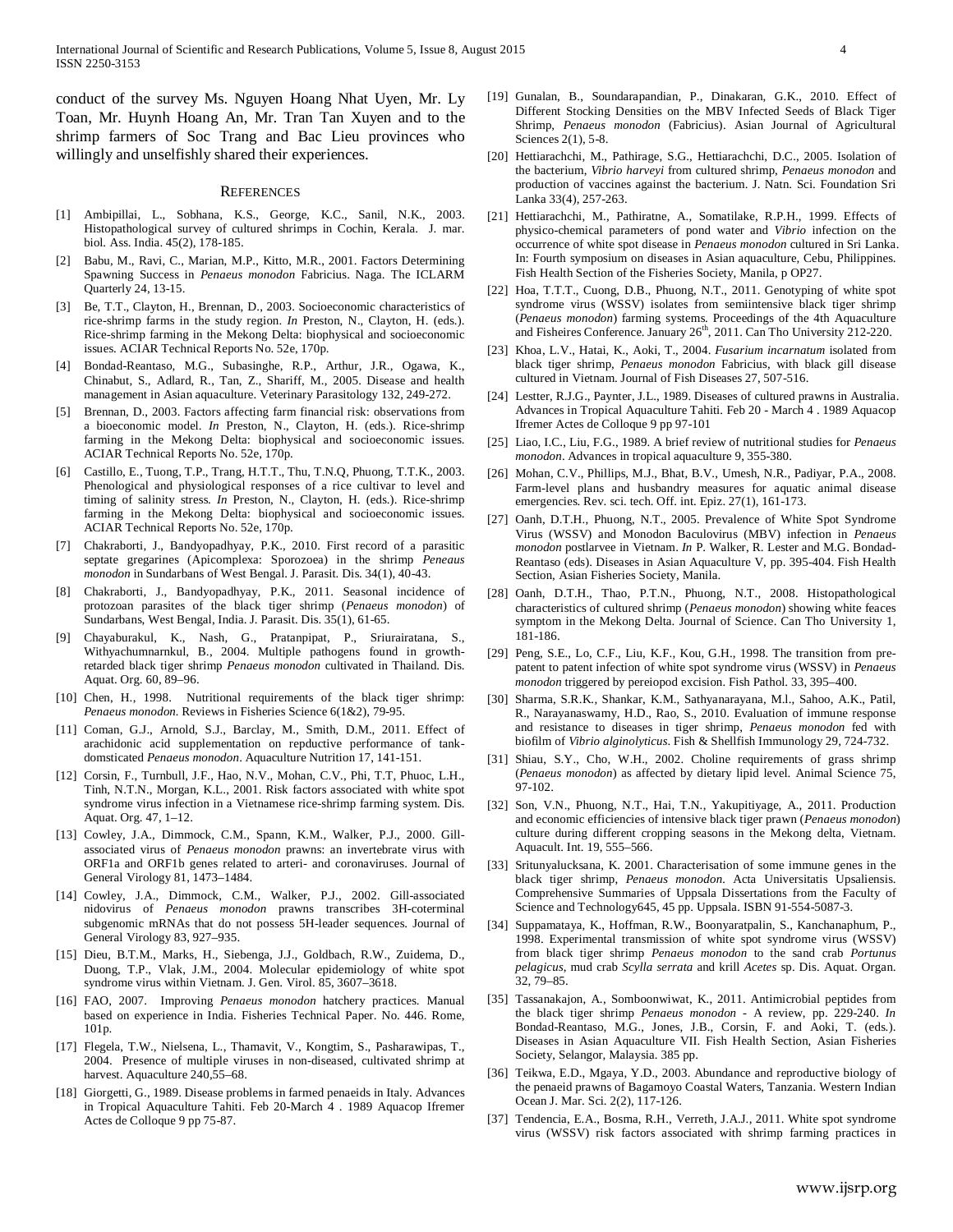polyculture and monoculture farms in the Philippines. Aquaculture 311, 87– 93.

- [38] Tendencia, E.A., Verreth J.A.J.. 2011. Temperature fluctuations, low salinity and water microflora are risk factors for WSSV outbreaks in pond culture of *Penaeus monodon*. Israeli Journal of Aquaculture - Bamidgeh IIC 63, 548-555
- [39] Tien, T.V., Duyen, T.T.M., Oanh, D.T.H., 2008. Development of multiplex RT-PCR to detect GAV and beta actin of *Penaeus monodon*. Journal of Science. Can Tho University 1, 176-180.
- [40] Tu, H.T., Phuong, N.T., Silvestre, F., Douny, C., Tao, C.T., Maghuin-Rogister, G., Kestemont, P., 2006. Investigation on the use of drugs and chemicals in shrimp farming and the kinetics of Enrofloxacin and Furazolidone in black tiger shrimp (*Penaeus monodon*). Journal of Science. Can Tho University 70-78.
- [41] Turnbull, J.F., Corsin, F., Mohan, C.V., Padiyar, P.A., Thakur, P.C., Madhusudan, M., Hao, N.V., Morgan, K.L., 2005. Optimising Emergency Harvest Strategy for White Spot Disease in a Semi-Intensive *Penaeus monodon* Culture System in Karnataka, India. *In* P. Walker, R. Lester and M.G. Bondad-Reantaso (eds). Diseases in Asian Aquaculture V, pp. 405- 414. Fish Health Section, Asian Fisheries Society, Manila.
- [42] Wongteerasupaya, C., Vickers, J.E., Sriurairatana, S., Nash, G.L., Akarajamorn, A., Boonsaeng, V., Panyim, S., Tassanakajon, A., Withyachumnarnkul, B., Flegel, T.W., 1995. A non-occluded, systemic baculovirus that occurs in cells of ectodermal and mesodermal origin and causes high mortality in the black tiger prawn Penaeus monodon. Dis. Aquat. Organ. 21, 69–77.
- [43] Yan, D.C., Dong, S.L., Huang, J., Yu, X.M., Feng, M.Y., Liu, X.Y., 2004. White spot syndrome virus (WSSV) detected by PCR in rotifers and rotifer resting eggs from shrimp pond sediments. Dis. Aquat. Organ. 59, 69–73.

#### **AUTHORS**

**First Author** – Pham Minh Duc, College of Aquaculture and Fisheries, Can Tho University, Can Tho City, Viet Nam. Email: pmduc@ctu.edu.vn

**Second Author** – Tran Thi Tuyet Hoa, College of Aquaculture and Fisheries, Can Tho University, Can Tho City, Viet Nam. **Third Author** – Nguyen Thanh Phuong, College of Aquaculture and Fisheries, Can Tho University, Can Tho City, Viet Nam. **Fourth Author** – R.H. Bosma, Wageningen University, the Netherland.

**Fifth Author** – Huynh Van Hien, College of Aquaculture and Fisheries, Can Tho University, Can Tho City, Viet Nam. **Sixth Author** – Tran Ngoc Tuan, Center for Fish Biology and Fishery Biotechnology, Institute of Hydrobiology, Chinese Academy of Sciences, China.

**Correspondence Author** – Pham Minh Duc, College of Aquaculture and Fisheries, Can Tho University, Can Tho City, Viet Nam. Email: pmduc@ctu.edu.vn, Tel: 0084 983152109, Fax: 0084 7103830323

| Class       | Factor                            |                          | Rice-shrimp rotation culture $(n=64)$ | Intensive culture $(n=127)$ |                  |  |
|-------------|-----------------------------------|--------------------------|---------------------------------------|-----------------------------|------------------|--|
|             |                                   | $\boldsymbol{R}$         | $\boldsymbol{P}$                      | r                           | $\boldsymbol{P}$ |  |
| Site        | Province                          | $\overline{\phantom{0}}$ | $\blacksquare$                        | $-0.20$                     | 0.02             |  |
| description | Original land                     | $\overline{\phantom{0}}$ | $\overline{\phantom{a}}$              | $-0.25$                     | 0.00             |  |
|             | Total land area                   | 0.08                     | 0.53                                  | 0.19                        | 0.03             |  |
|             | Number of pond                    | 0.15                     | 0.24                                  | 0.15                        | 0.09             |  |
|             | Pond size                         | 0.30                     | 0.01                                  | 0.23                        | 0.01             |  |
|             | Settling pond                     | $\blacksquare$           | $\blacksquare$                        | 0.24                        | 0.01             |  |
| Period      | Month of 1 <sup>st</sup> stocking | $-0.09$                  | 0.46                                  | $-0.16$                     | 0.08             |  |
|             | Month of $2nd$ stocking           | $-0.21$                  | 0.25                                  | 0.00                        | 0.98             |  |
| Pond        | Period of water settling          | $\equiv$                 | $\blacksquare$                        | 0.20                        | 0.11             |  |
| preparation | Sludge removal                    | $-0.24$                  | 0.05                                  | $-0.02$                     | 0.85             |  |
|             | Pond rinsing                      | 0.13                     | 0.29                                  | 0.23                        | 0.01             |  |
|             | Number of pond rinsing            | $-0.17$                  | 0.18                                  | $\blacksquare$              | $\equiv$         |  |
|             | Pond dry                          | 0.09                     | 0.49                                  | $-0.03$                     | 0.72             |  |
|             | Period of pond dry                | 0.24                     | 0.06                                  | 0.13                        | 0.16             |  |
|             | Water intake                      | 0.07                     | 0.57                                  | $-0.13$                     | 0.14             |  |
|             | Water intake through filter       | 0.02                     | 0.90                                  | $-0.02$                     | 0.85             |  |
|             | Water purifying method            | ÷.                       | $\omega$                              | $-0.18$                     | 0.05             |  |
|             | Water level                       | $-0.65$                  | 0.00                                  | $\overline{\phantom{a}}$    | $\omega_{\rm c}$ |  |
|             | Water colour                      | $-0.06$                  | 0.66                                  | $-0.02$                     | 0.85             |  |
|             | Probiotics                        | $-0.03$                  | 0.83                                  | 0.08                        | 0.42             |  |
| Water       | Daily record keeping              | 0.26                     | 0.04                                  | 0.07                        | 0.44             |  |
| management  | Water quality parameters          | 0.05                     | 0.72                                  | 0.14                        | 0.11             |  |
|             | pH during culture                 | $-0.10$                  | 0.65                                  | 0.19                        | 0.04             |  |
|             | Alkalinity during culture         | $-0.63$                  | 0.05                                  | $-0.05$                     | 0.69             |  |
|             | Salinity during culture           | 0.62                     | 0.14                                  | $-0.08$                     | 0.43             |  |
|             | Temperature during culture        | $\blacksquare$           | $\blacksquare$                        | $-0.19$                     | 0.63             |  |
|             | Water exchange                    | $-0.13$                  | 0.31                                  | $-0.01$                     | 0.87             |  |
|             | Volume water exchange             | $-0.43$                  | 0.01                                  | 0.13                        | 0.37             |  |

**Table 1: The average values of the variables and Spearman`s rho correlation coefficients (***r***) and significance level (***P***) of all variables with diseases occurrence. Values in bold were included in the univariate binary logistic analysis.**